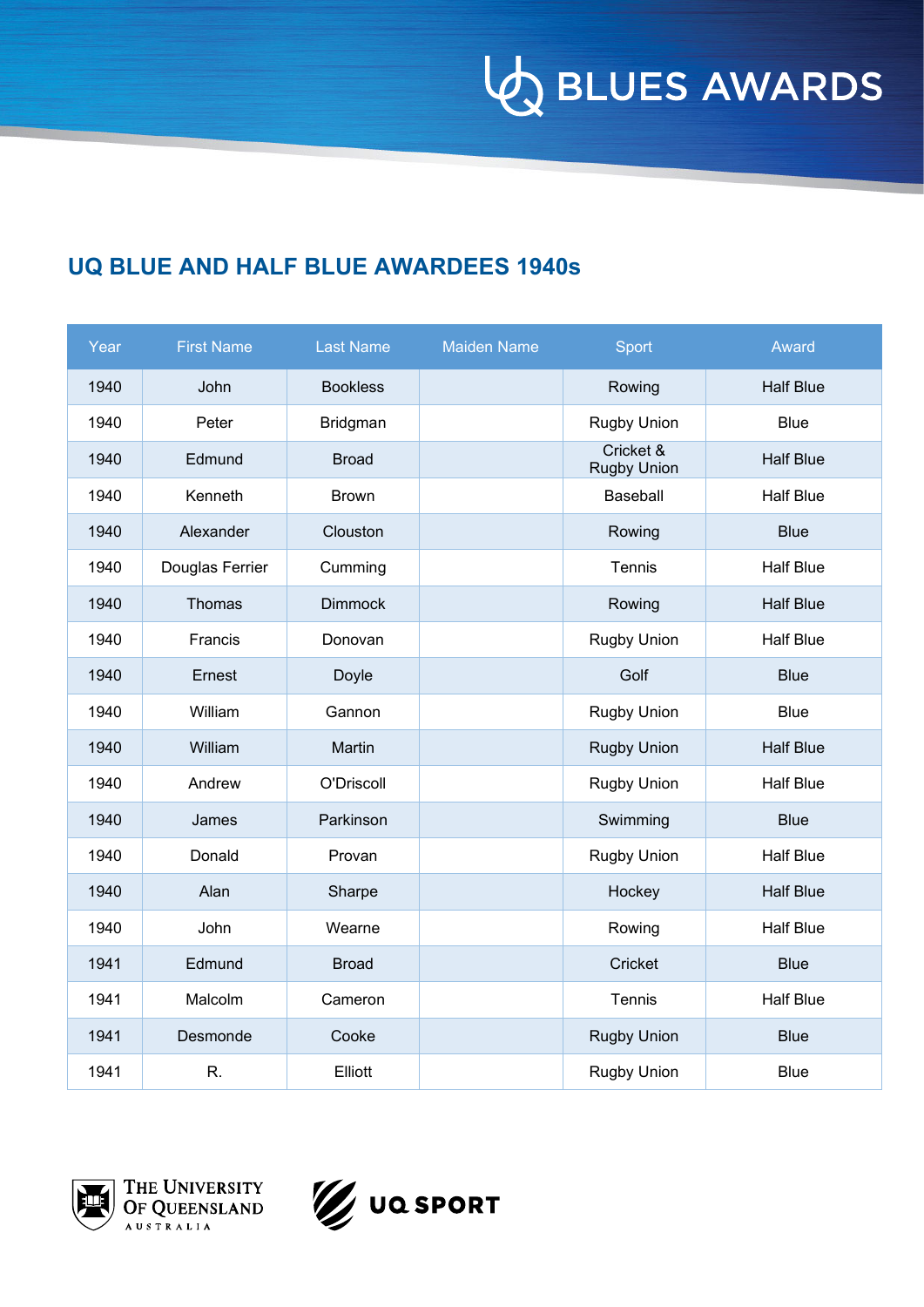| 1941 | Victor  | Honour          | <b>Baseball</b>    | <b>Blue</b>      |
|------|---------|-----------------|--------------------|------------------|
| 1941 | Owen    | Lloyd           | Hockey             | Half Blue        |
| 1941 | John    | Mactaggart      | Swimming           | <b>Blue</b>      |
| 1941 | Ronald  | <b>Matthews</b> | Baseball           | <b>Half Blue</b> |
| 1941 | Victor  | McCarthy        | Hockey             | <b>Half Blue</b> |
| 1941 | William | Morrison        | Rugby Union        | <b>Blue</b>      |
| 1941 | Henry   | Price           | Baseball           | <b>Blue</b>      |
| 1941 | K.      | Reye            | <b>Athletics</b>   | <b>Blue</b>      |
| 1941 | Lionel  | <b>Ricketts</b> | <b>Rugby Union</b> | <b>Half Blue</b> |
| 1941 | John    | Rivett          | Swimming           | <b>Half Blue</b> |
| 1941 | Alan    | Sharpe          | Hockey             | <b>Blue</b>      |
| 1941 | Gordon  | Sharpe          | <b>Rugby Union</b> | <b>Blue</b>      |
| 1941 | Robert  | Squire          | Tennis             | <b>Blue</b>      |
| 1942 | Thomas  | Chenoweth       | <b>Rugby Union</b> | <b>Half Blue</b> |
| 1942 | Robert  | Coates          | <b>Athletics</b>   | <b>Blue</b>      |
| 1942 | John    | Hoare           | Cricket            | <b>Half Blue</b> |
| 1942 | Vincent | McMahon         | Cricket            | <b>Half Blue</b> |
| 1942 | Redmond | Quinn           | Cricket            | <b>Blue</b>      |
| 1942 | Norman  | <b>Traves</b>   | Hockey             | <b>Half Blue</b> |
| 1942 | Edward  | Troedson        | Hockey             | Half Blue        |
| 1943 | Alan    | Davison         | Swimming           | <b>Half Blue</b> |
| 1943 | Noel    | Hoyling         | Rugby Union        | Half Blue        |
| 1943 | Norman  | McMahon         | Cricket            | <b>Half Blue</b> |





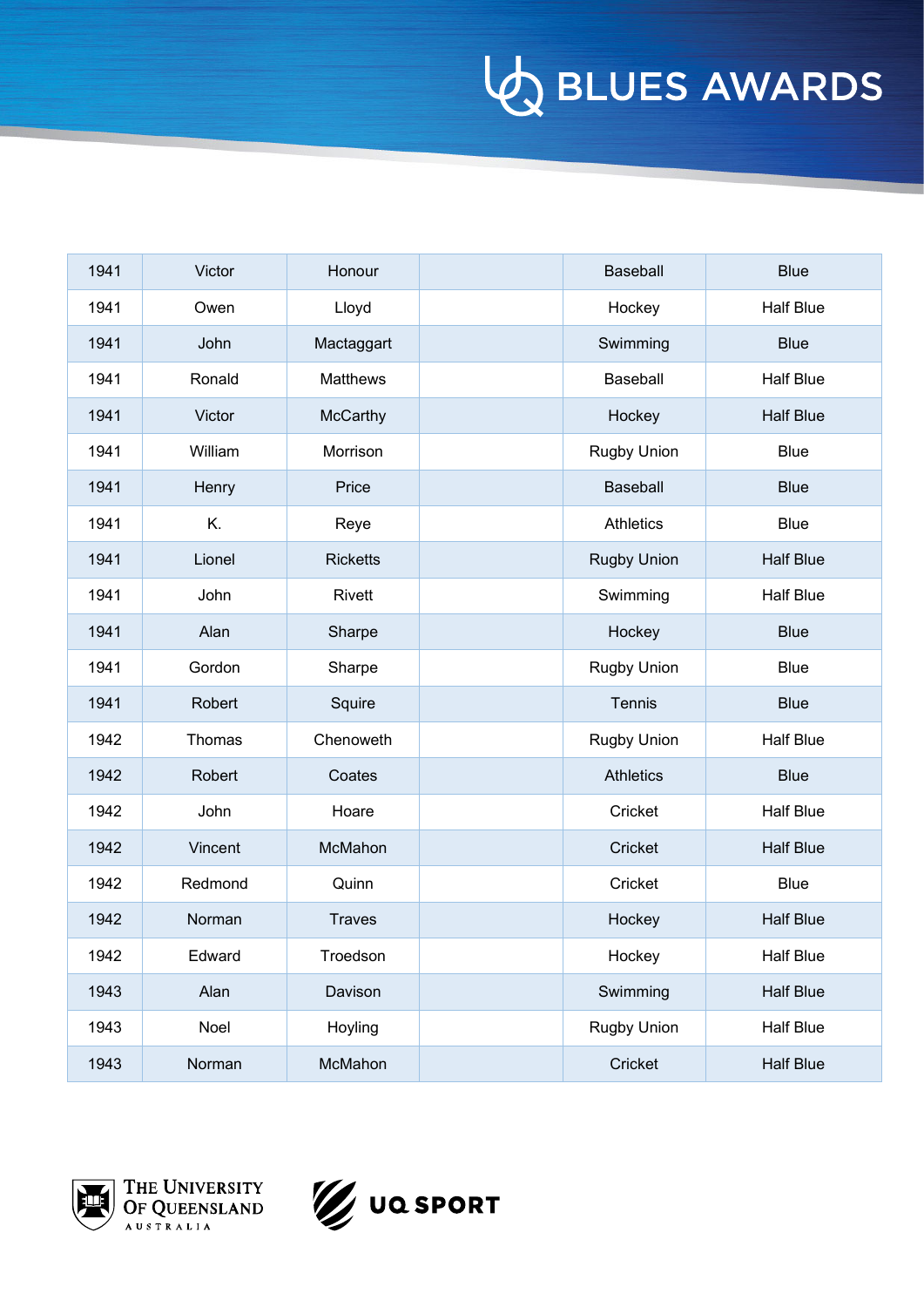| 1943 | Neil        | Rolley        |         | Hockey             | <b>Half Blue</b> |
|------|-------------|---------------|---------|--------------------|------------------|
| 1943 | Norman      | <b>Traves</b> |         | Hockey             | <b>Blue</b>      |
| 1943 | Edward      | Troedson      |         | Hockey             | <b>Blue</b>      |
| 1943 | Cedric      | Venton        |         | <b>Rugby Union</b> | <b>Half Blue</b> |
| 1943 | Clem        | Windsor       |         | <b>Rugby Union</b> | <b>Half Blue</b> |
| 1944 | Ronald      | Aitken        |         | Hockey             | <b>Half Blue</b> |
| 1944 | John        | Albrey        |         | Cricket            | <b>Half Blue</b> |
| 1944 | Lawrence    | Lowth         |         | <b>Rugby Union</b> | <b>Half Blue</b> |
| 1944 | Russell     | <b>Riek</b>   |         | Hockey             | <b>Half Blue</b> |
| 1944 | <b>Noel</b> | Ullman        |         | <b>Athletics</b>   | <b>Half Blue</b> |
| 1944 | Clem        | Windsor       |         | <b>Rugby Union</b> | <b>Blue</b>      |
| 1945 | John        | Albrey        |         | Cricket            | <b>Blue</b>      |
| 1945 | Joan        | Anderson      |         | Swimming           | <b>Half Blue</b> |
| 1945 | Malcolm     | Cameron       |         | Tennis             | <b>Blue</b>      |
| 1945 | Joan        | Casey         | Park    | Hockey             | <b>Blue</b>      |
| 1945 | Dorothy     | Collyer       | Cramb   | Hockey             | <b>Blue</b>      |
| 1945 | Dorothy     | Cramb         |         | Hockey             | <b>Blue</b>      |
| 1945 | Gillian     | Eanshaw       |         | Swimming           | <b>Half Blue</b> |
| 1945 | Henry       | Flanagan      |         | <b>Rugby Union</b> | <b>Half Blue</b> |
| 1945 | J.          | Fletcher      |         | Hockey             | <b>Half Blue</b> |
| 1945 | Dorothy     | Herbert       |         | Tennis             | <b>Blue</b>      |
| 1945 | Lawrence    | Lowth         |         | Rugby Union        | <b>Blue</b>      |
| 1945 | Margaret    | Martin        | Davison | Swimming           | <b>Half Blue</b> |



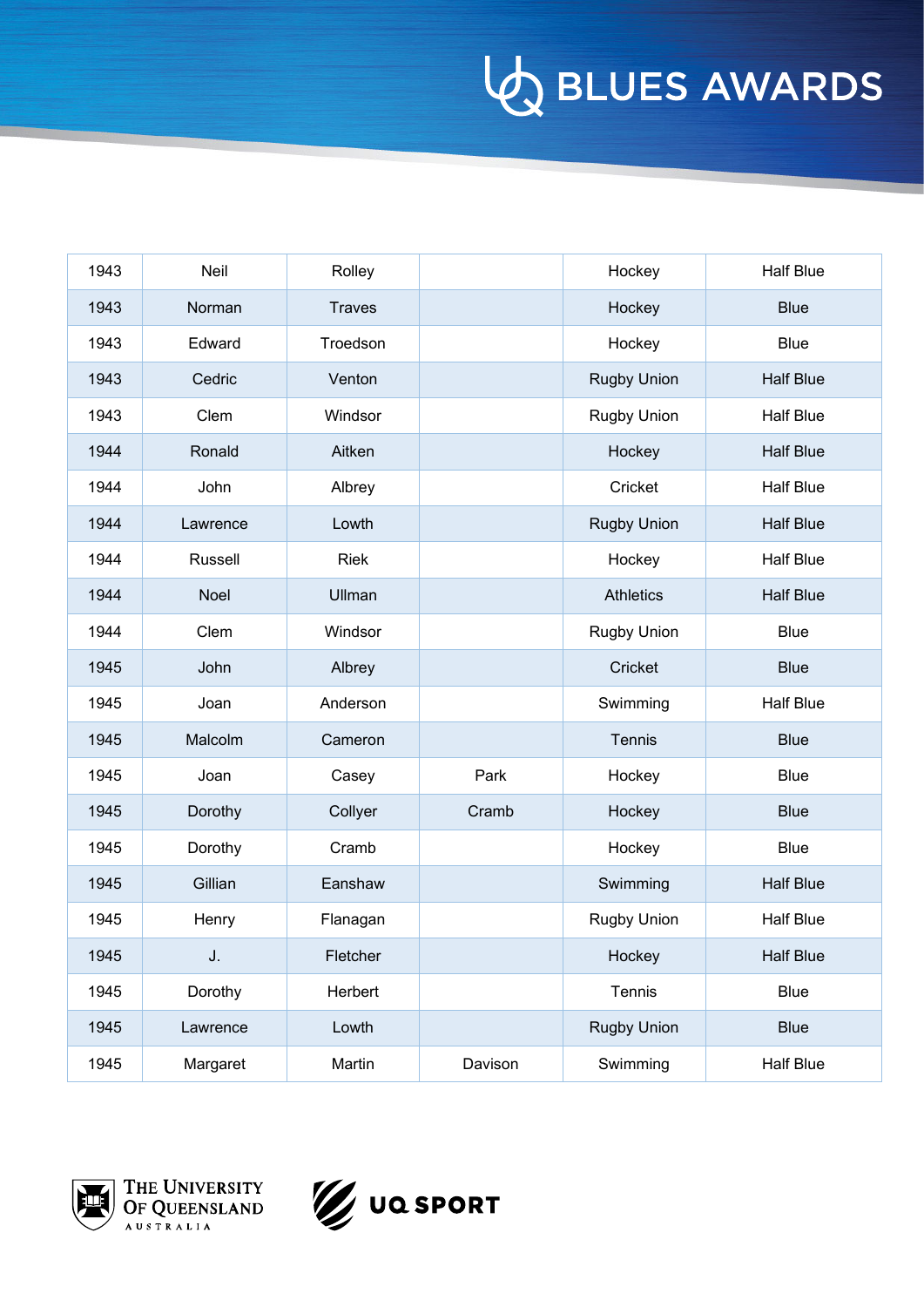| 1945 | Edward         | <b>McGuinness</b> |          | <b>Rugby Union</b> | <b>Half Blue</b> |
|------|----------------|-------------------|----------|--------------------|------------------|
| 1945 | Vincent        | McMahon           |          | Cricket            | <b>Blue</b>      |
| 1945 | David          | Milne             |          | Hockey             | <b>Half Blue</b> |
| 1945 | Joan           | Park              |          | Hockey             | <b>Blue</b>      |
| 1945 | Malcolm        | Quatermass        |          | <b>Rugby Union</b> | <b>Blue</b>      |
| 1945 | Margaret       | Renner            | Hynd     | Hockey             | <b>Half Blue</b> |
| 1945 | <b>Russell</b> | <b>Riek</b>       |          | Hockey             | <b>Blue</b>      |
| 1945 | John           | Roe               |          | Rugby Union        | <b>Half Blue</b> |
| 1945 | Thomas         | Ryan              |          | <b>Rugby Union</b> | <b>Blue</b>      |
| 1945 | Frederick      | Schubert          |          | Hockey             | <b>Half Blue</b> |
| 1945 | Doug           | <b>Traves</b>     |          | Hockey             | <b>Blue</b>      |
| 1945 | Noel           | Ullman            |          | <b>Athletics</b>   | <b>Blue</b>      |
| 1945 | Keith          | Winning           |          | <b>Rugby Union</b> | <b>Half Blue</b> |
| 1946 | Kenneth        | Archer            |          | Cricket            | <b>Half Blue</b> |
| 1946 | John           | <b>Bookless</b>   |          | Rowing             | <b>Blue</b>      |
| 1946 | Ivor           | <b>Burge</b>      |          | Basketball         | <b>Blue</b>      |
| 1946 | Alan           | Davison           |          | Swimming           | <b>Blue</b>      |
| 1946 | Gillian        | Elliot            | Earnshaw | Swimming           | <b>Half Blue</b> |
| 1946 | Charles        | Elliott           |          | <b>Rugby Union</b> | <b>Half Blue</b> |
| 1946 | William        | Gillies           |          | Swimming           | Blue             |
| 1946 | Donald         | Given             |          | Cricket            | <b>Half Blue</b> |
| 1946 | Neil           | Gow               |          | Rugby Union        | Half Blue        |
| 1946 | George         | Johnston          |          | Swimming           | <b>Blue</b>      |



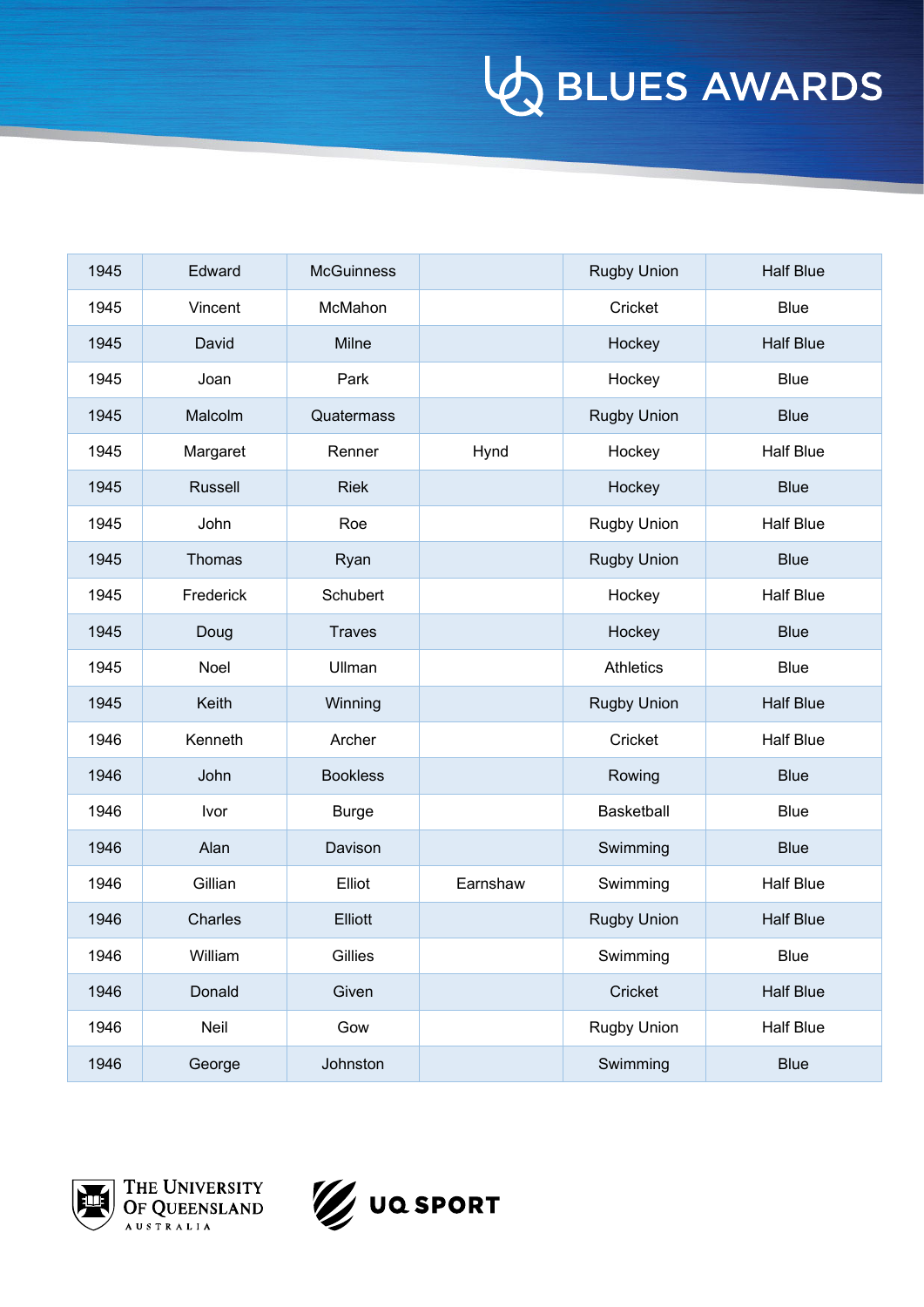| 1946 | Daryl       | Johnstone     | <b>Rugby Union</b>    | <b>Blue</b>      |
|------|-------------|---------------|-----------------------|------------------|
| 1946 | Alan        | Lemon         | <b>Rugby Union</b>    | <b>Half Blue</b> |
| 1946 | Peter       | Lyons         | Swimming              | <b>Blue</b>      |
| 1946 | James       | <b>Miller</b> | <b>Athletics</b>      | <b>Blue</b>      |
| 1946 | Sydney      | Miller        | <b>Athletics</b>      | <b>Half Blue</b> |
| 1946 | <b>Ross</b> | Monahan       | <b>Basketball</b>     | <b>Half Blue</b> |
| 1946 | Kenneth     | Pearson       | Basketball            | <b>Half Blue</b> |
| 1946 | Henry       | Price         | Cricket               | <b>Blue</b>      |
| 1946 | Andrew      | Semple        | <b>Athletics</b>      | <b>Half Blue</b> |
| 1946 | William     | Wilson        | <b>Rugby Union</b>    | <b>Blue</b>      |
| 1946 | Keith       | Winning       | <b>Rugby Union</b>    | <b>Blue</b>      |
| 1947 | Edward      | Ahern         | <b>Rugby Union</b>    | <b>Blue</b>      |
| 1947 | Kenneth     | Archer        | Baseball &<br>Cricket | <b>Blue</b>      |
| 1947 | Leslie      | <b>Batten</b> | Hockey                | <b>Half Blue</b> |
| 1947 | Trevor      | Bowen         | <b>Athletics</b>      | <b>Half Blue</b> |
| 1947 | Remo        | Cantamessa    | Basketball            | <b>Half Blue</b> |
| 1947 | Jack        | Carroll       | <b>Rugby Union</b>    | <b>Half Blue</b> |
| 1947 | Donald      | Clouston      | Rowing                | <b>Blue</b>      |
| 1947 | Humphry     | Cramond       | Basketball            | <b>Half Blue</b> |
| 1947 | Hugh        | Dunn          | <b>Rugby Union</b>    | <b>Half Blue</b> |
| 1947 | Charles     | Elliott       | Rugby Union           | Blue             |
| 1947 | Robert      | Ellwood       | <b>Rugby Union</b>    | Half Blue        |
| 1947 | Colin       | Ericksen      | Rugby Union           | <b>Blue</b>      |





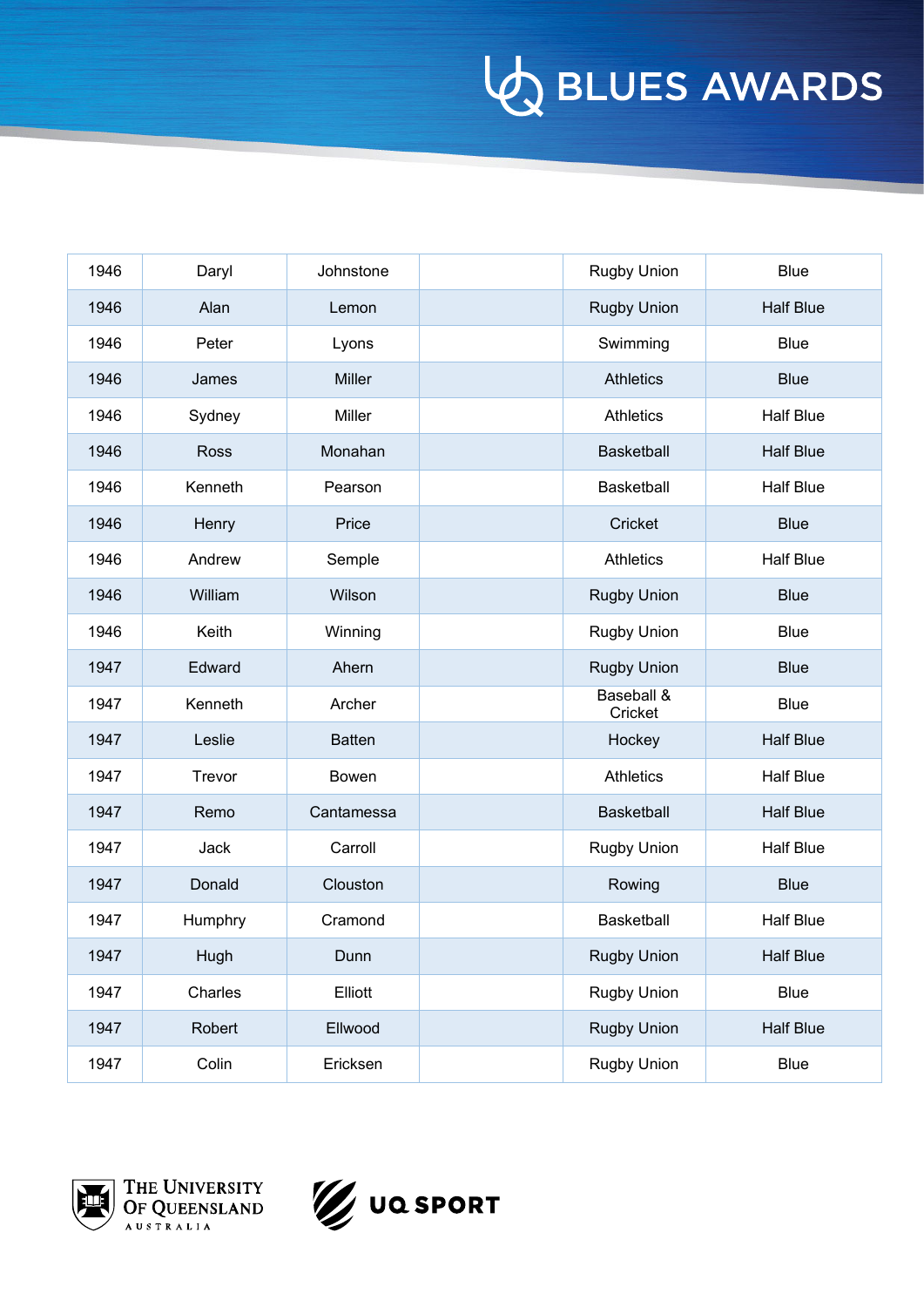| 1947 | Derek       | Meyers        |          | Rowing             | <b>Half Blue</b> |
|------|-------------|---------------|----------|--------------------|------------------|
| 1947 | Dave        | Mitchell      |          | Hockey             | <b>Half Blue</b> |
| 1947 | <b>Ross</b> | Monahan       |          | Basketball         | <b>Blue</b>      |
| 1947 | Andrew      | O'Driscoll    |          | <b>Rugby Union</b> | <b>Blue</b>      |
| 1947 | Kenneth     | Pearson       |          | Basketball         | <b>Blue</b>      |
| 1947 | R.          | Proctor       |          | Rugby Union        | <b>Blue</b>      |
| 1947 | Joan        | Schubert      | Clift    | Tennis             | <b>Half Blue</b> |
| 1947 | Glen        | Sheil         |          | Tennis             | <b>Half Blue</b> |
| 1947 | Harold      | Spiro         |          | Tennis             | <b>Half Blue</b> |
| 1947 | Harry       | <b>Stark</b>  |          | Tennis             | <b>Half Blue</b> |
| 1947 | Alexander   | Thomson       |          | Shooting           | <b>Half Blue</b> |
| 1947 | Elinor      | Trenwin       | Schubert | <b>Tennis</b>      | <b>Blue</b>      |
| 1947 | Donald      | Voller        |          | Boxing             | <b>Half Blue</b> |
| 1948 | Gwenda      | Andersen      | Weir     | Hockey             | <b>Half Blue</b> |
| 1948 | Kenneth     | Archer        |          | Baseball           | <b>Blue</b>      |
| 1948 | G.          | Ayre          | Filer    | Netball            | Blue             |
| 1948 | Leslie      | <b>Batten</b> |          | Hockey & Cricket   | <b>Blue</b>      |
| 1948 | Harold      | Belson        |          | Shooting           | <b>Blue</b>      |
| 1948 | Trevor      | Bowen         |          | <b>Athletics</b>   | <b>Blue</b>      |
| 1948 | Robert      | Carey         |          | Baseball           | Blue             |
| 1948 | Jack        | Carroll       |          | <b>Rugby Union</b> | <b>Blue</b>      |
| 1948 | Victor      | Carroll       |          | Rugby Union        | Blue             |
| 1948 | John        | Casey         |          | Tennis             | <b>Half Blue</b> |



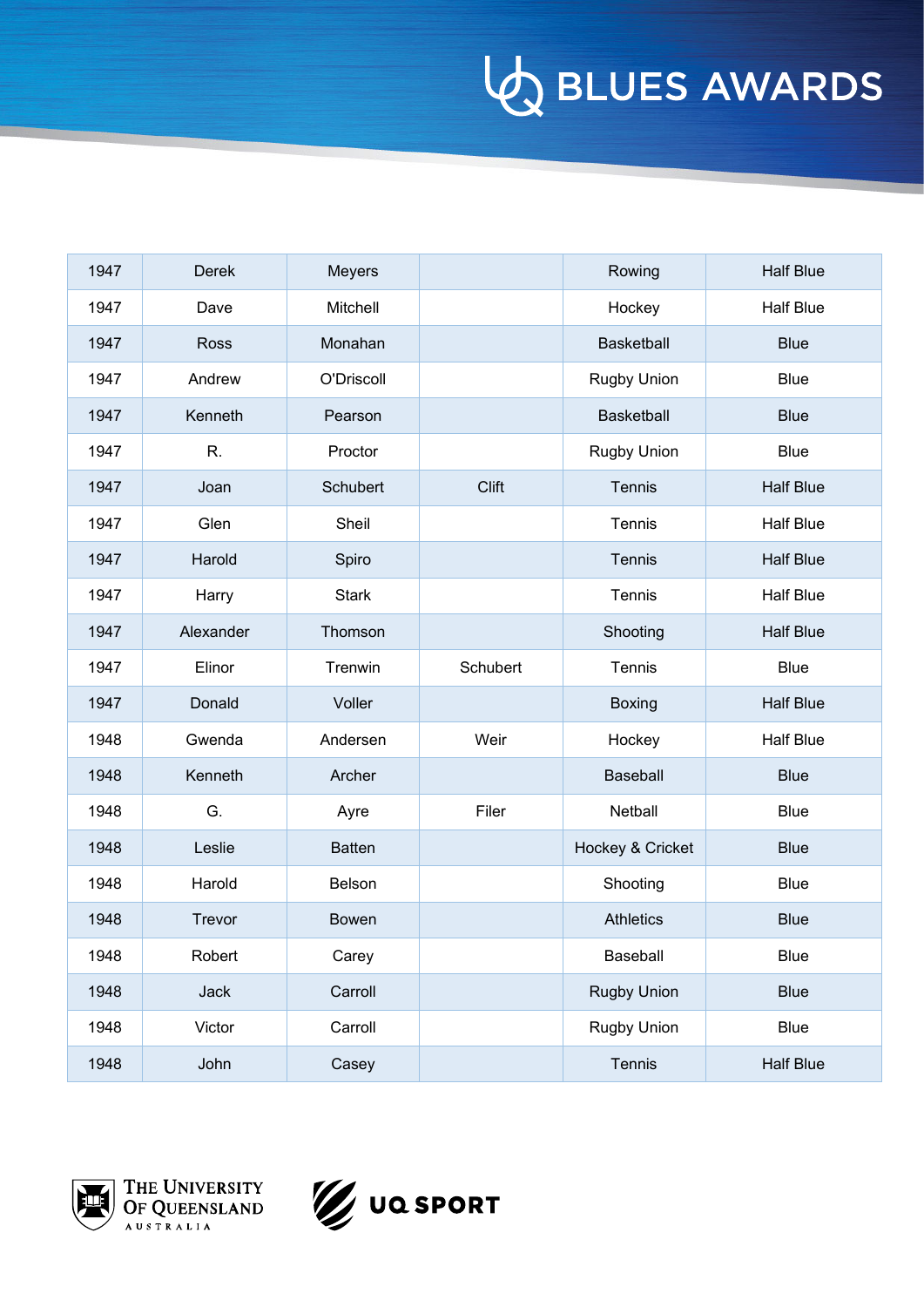| 1948 | Peter                   | Catsoulis     |         | Cricket            | <b>Half Blue</b> |
|------|-------------------------|---------------|---------|--------------------|------------------|
| 1948 | lan                     | Clarke        |         | <b>Rugby Union</b> | <b>Half Blue</b> |
| 1948 | Thomas                  | Corcoran      |         | Baseball           | <b>Half Blue</b> |
| 1948 | W.                      | Dowd          |         | Swimming           | <b>Blue</b>      |
| 1948 | Hugh                    | Dunn          |         | Rugby Union        | <b>Blue</b>      |
| 1948 | Gilbert                 | Durey         |         | <b>Boxing</b>      | <b>Blue</b>      |
| 1948 | Kenneth                 | Gaulton       |         | Hockey             | <b>Blue</b>      |
| 1948 | <b>Bruce</b>            | Geaney        |         | Swimming           | <b>Half Blue</b> |
| 1948 | Viv                     | Hancock       |         | <b>Rugby Union</b> | <b>Blue</b>      |
| 1948 | John                    | <b>Harris</b> |         | <b>Boxing</b>      | <b>Half Blue</b> |
| 1948 | Colin                   | Hoey          |         | Swimming           | <b>Blue</b>      |
| 1948 | <b>Francis</b>          | Honer         |         | <b>Boxing</b>      | <b>Half Blue</b> |
| 1948 | Jean                    | Leckie        |         | Netball            | <b>Half Blue</b> |
| 1948 | Jeffrey                 | Long          |         | Golf               | <b>Half Blue</b> |
| 1948 | John                    | Loveday       |         | <b>Athletics</b>   | <b>Half Blue</b> |
| 1948 | J.                      | Martin        |         | Swimming           | <b>Blue</b>      |
| 1948 | Raymond                 | McNamara      |         | <b>Rugby Union</b> | <b>Blue</b>      |
| 1948 | <b>Ronald Frederick</b> | Moore         |         | <b>Boxing</b>      | <b>Half Blue</b> |
| 1948 | Rex                     | Patterson     |         | Tennis             | <b>Blue</b>      |
| 1948 | Ronald                  | Penhaligon    |         | Hockey             | <b>Half Blue</b> |
| 1948 | Les                     | Perrin        |         | Shooting           | <b>Half Blue</b> |
| 1948 | Lois                    | Perry         | Freeman | Swimming           | <b>Half Blue</b> |
| 1948 | <b>Brian</b>            | Purssey       |         | Basketball         | <b>Half Blue</b> |



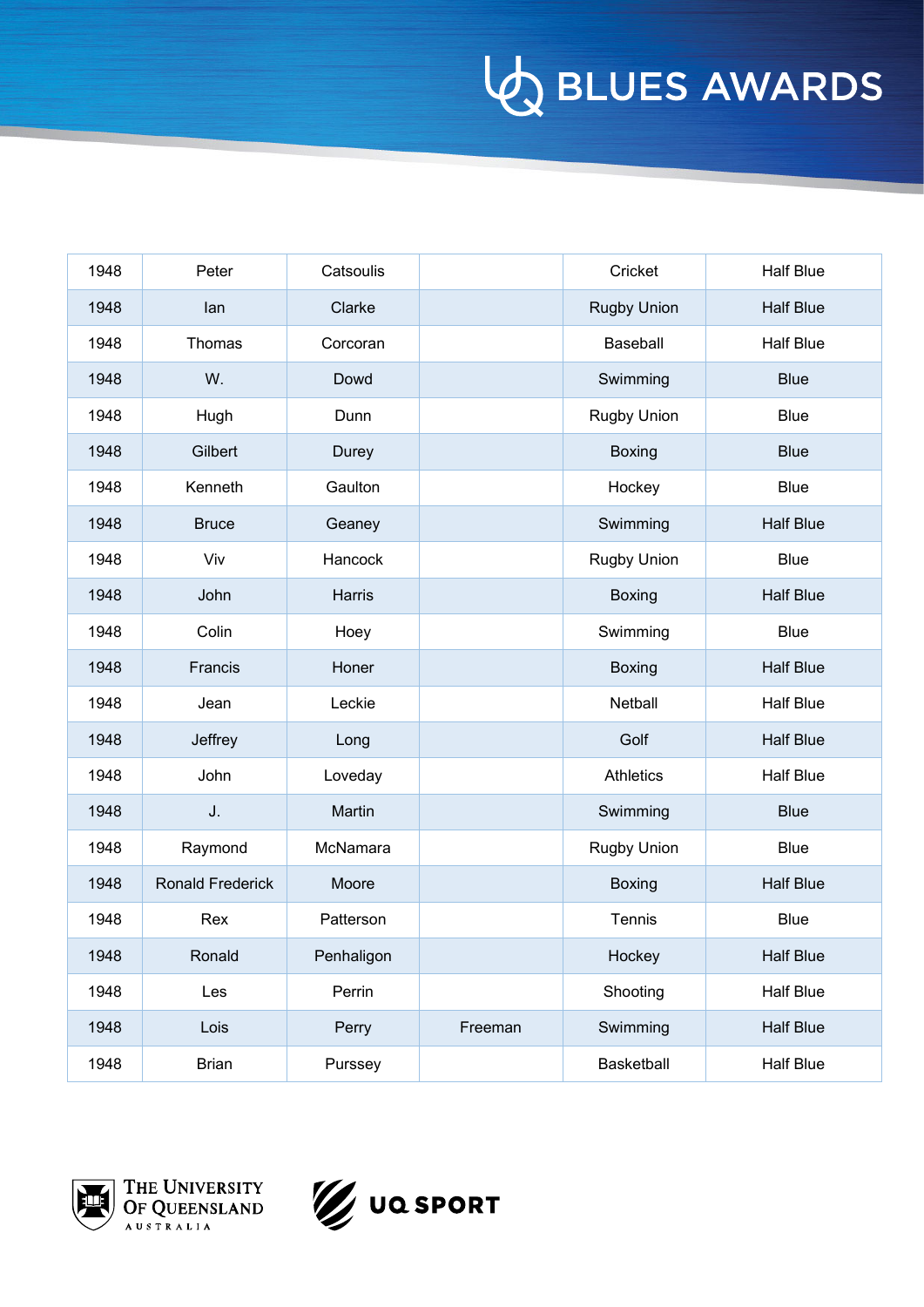| 1948 | Leonard   | Quinn           |       | <b>Athletics</b> | <b>Half Blue</b> |
|------|-----------|-----------------|-------|------------------|------------------|
| 1948 | William   | Raven           |       | Basketball       | <b>Half Blue</b> |
| 1948 | Lionel    | <b>Ricketts</b> |       | <b>Boxing</b>    | <b>Blue</b>      |
| 1948 | Frederick | Schubert        |       | Hockey           | <b>Blue</b>      |
| 1948 | Robert    | <b>Scott</b>    |       | Swimming         | <b>Half Blue</b> |
| 1948 | Andrew    | Semple          |       | <b>Athletics</b> | <b>Blue</b>      |
| 1948 | Glen      | Sheil           |       | Tennis           | <b>Blue</b>      |
| 1948 | Majorie   | Shiel           |       | Tennis           | <b>Half Blue</b> |
| 1948 | Philip    | Taylor          |       | Rowing           | <b>Half Blue</b> |
| 1948 | Alexander | Thomson         |       | Shooting         | <b>Blue</b>      |
| 1948 | A.R.      | <b>Tickle</b>   |       | Baseball         | <b>Half Blue</b> |
| 1948 | Allen     | <b>Tripp</b>    |       | Baseball         | <b>Blue</b>      |
| 1948 | Donald    | Voller          |       | <b>Boxing</b>    | <b>Blue</b>      |
| 1949 | Gwenda    | Andersen        | Weir  | Hockey           | <b>Blue</b>      |
| 1949 | Timothy   | <b>Barrett</b>  |       | Hockey           | <b>Half Blue</b> |
| 1949 | Geoffrey  | <b>Benness</b>  |       | Rowing           | <b>Blue</b>      |
| 1949 | Antony    | <b>Booth</b>    |       | <b>Athletics</b> | <b>Blue</b>      |
| 1949 | Mervyn    | Corder          |       | Baseball         | <b>Half Blue</b> |
| 1949 | Ρ.        | Dodson          |       | Swimming         | <b>Half Blue</b> |
| 1949 | Meredith  | Foxton          | Sheil | Tennis           | Half Blue        |
| 1949 | Joseph    | Gilbert         |       | Boxing           | <b>Blue</b>      |
| 1949 | Neil      | Gow             |       | Rugby Union      | <b>Blue</b>      |
| 1949 | John      | Jacobs          |       | Shooting         | <b>Half Blue</b> |